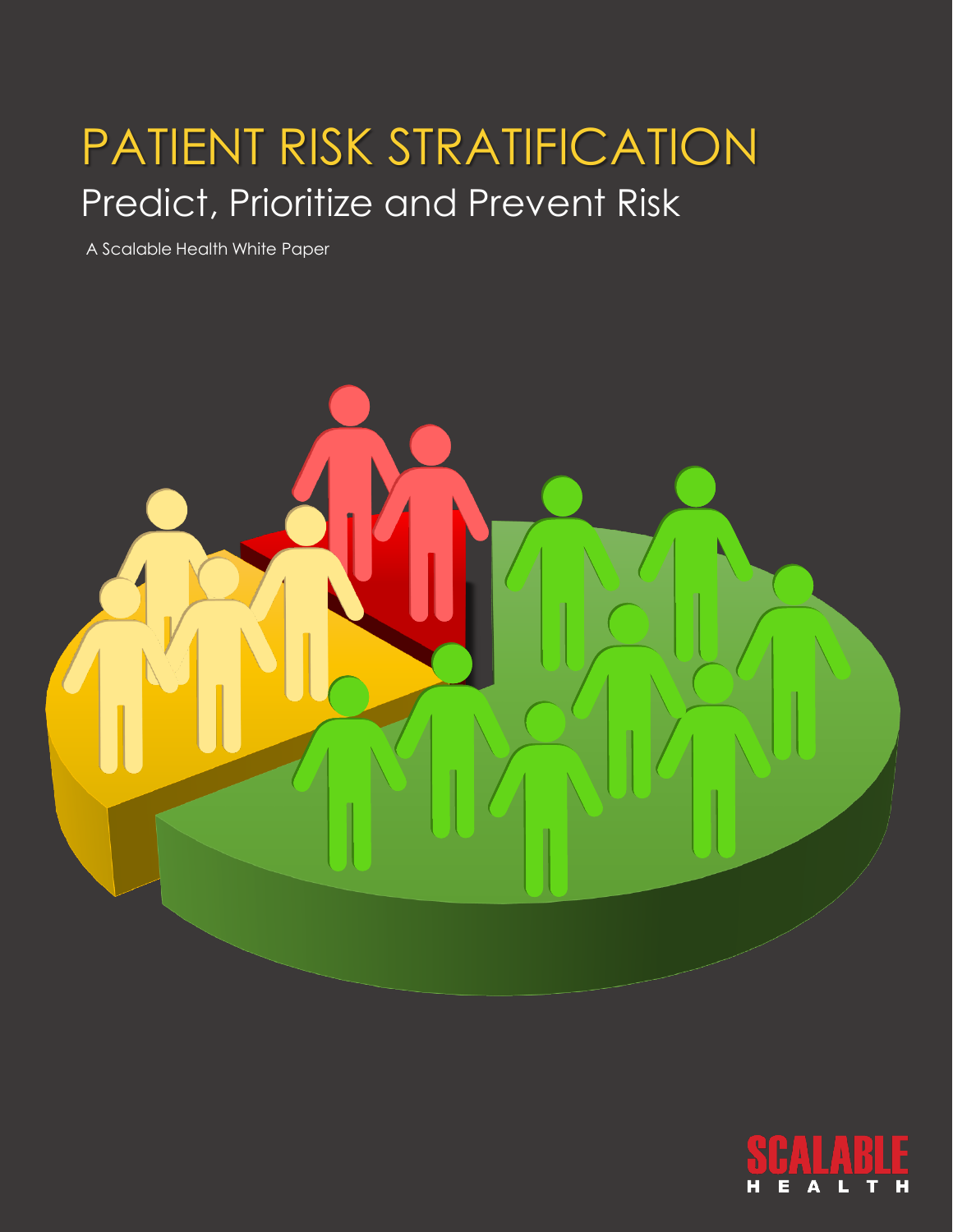# **TABLE OF CONTENT**

| BIG DATA AND AI IN PATIENT RISK STRATIFICATION AND CARE COORDINATION 13 |
|-------------------------------------------------------------------------|
|                                                                         |
|                                                                         |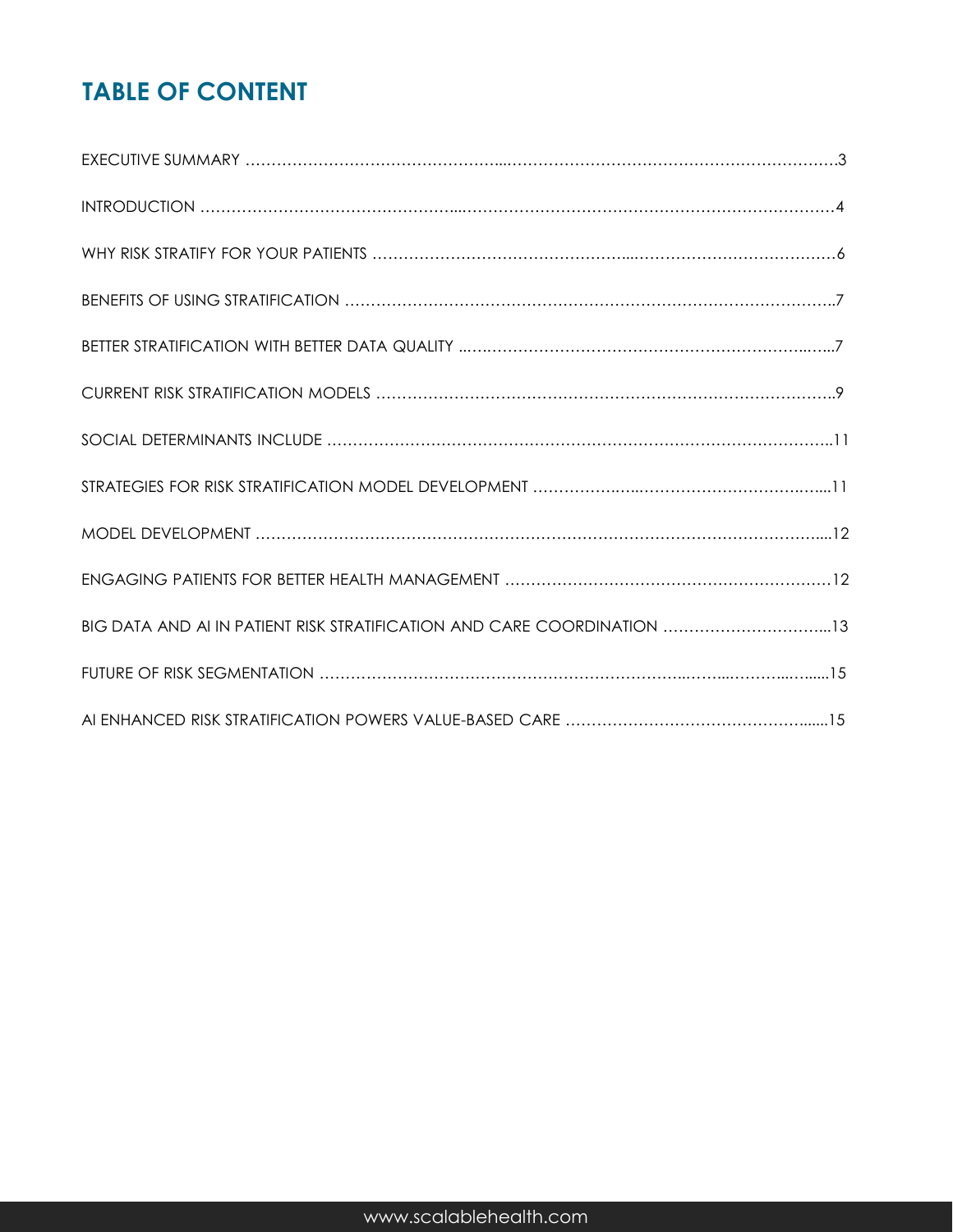### **EXECUTIVE SUMMARY**

The healthcare industry is undergoing a significant paradigm shift from a fee-based model to a Value-Based Care (VBC) model to encourage innovation, quality, and efficiency. In addition, hospitals and other healthcare environments are producing volumes of data beyond the current processing capabilities of existing legacy systems. Locked in this data are correlations to improve care outcomes and better manage scarce resources.

Artificial Intelligence (AI) and machine learning can support the changing healthcare landscape by offering insights that will improve care outcomes, reduce inefficiencies and drive down costs to meet the demands of value-based care contracts. These insights allow doctors to quickly assess patient populations, meet their care needs and align resources through risk stratification.

It is widely accepted that it best for patients to avoid emergency admissions to hospitals and to care for these patients at home when possible. To help identify those patients at high risk of emergency admission, Risk Stratification Models have been developed. General Practitioners (GPs) and their staff can use these tools to identify high-risk patients and provide extra care to keep them safely at home.

Risk stratification tools are predictive models that determine the likelihood of future events at clinical and administrative levels in the healthcare domain. They are also used to stratify a population according to a selected metric, such as the probability of readmission. In general, predictive models are algorithms (e.g. statistical models, machine learning algorithms, etc.) which provide information about the relationship between a set of parameters, such as age, gender, clinical information, diagnosis, living

conditions, district of residence, and the predicted outcome (e.g. readmission to hospital, death, healthcare expenditure, length of stay in hospital, etc.).

When a patient presents, doctors need to assess the risk factors related to her condition. Unfortunately, patients can experience a wide degree of variability from provider to provider, and sometimes even within a given department of the same hospital. Risk Stratification models attempt to statistically predict the likely outcome of a course of treatment given the presence of certain risk factors or determinants. These assessments assist providers in identifying proven treatment options considering the identified risks.

Data Analytics and AI are essential for improving patient risk stratification models by integrating clinically relevant data into health IT platforms offering actionable information to providers to better manage population health concerns and care coordination. These tools ensure providers are operating with real-time data offering the latest intervention strategies and treatment protocols given the patient´s risk factors. The resulting insights will be used to guide safe, appropriate and effective care to the patient.

The future of risk stratification needs to integrate data from whatever sources are available (EHRs, IoT devices, population health data sets) in realtime to accurately access an individual patient's risk factor and to assist the provider in determining the most appropriate proven treatment protocol for the best care outcome. Further, risk stratification tools will help healthcare organizations access their patient populations to understand their risks to assist providers in managing their resources to meet the needs of all their patients.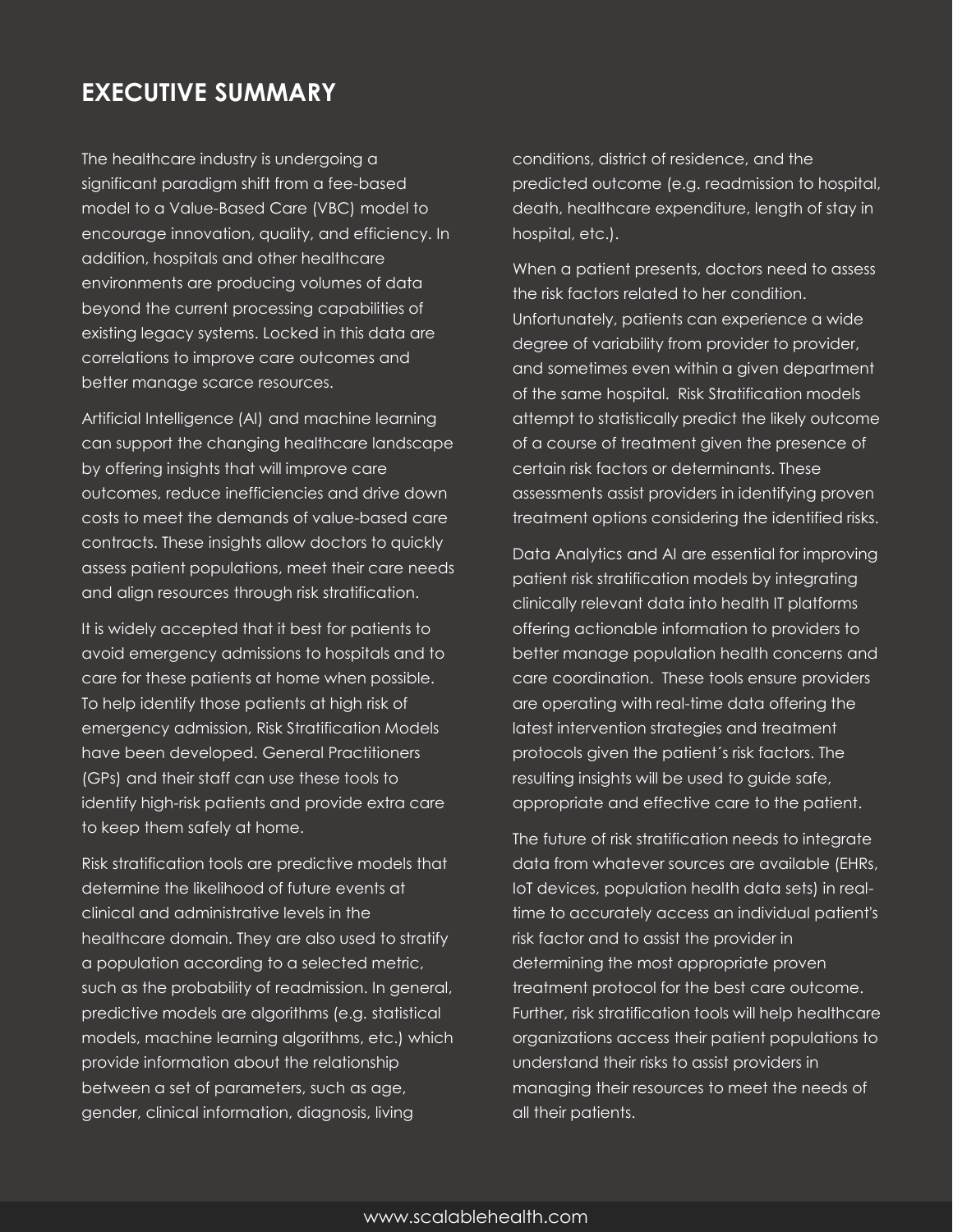#### **INTRODUCTION**

Risk stratification is "the process of assigning a health risk status to a patient and using the patient's risk status to direct and improve care," according to the American Academy of Family Physicians (AAFP). "The goal of risk stratification is to help patients achieve the best health and quality of life possible by preventing chronic disease, stabilizing current chronic conditions, and preventing acceleration to higher-risk categories and higher associated costs."

Risk Stratification accesses patient populations for the likelihood that an individual will experience a particular outcome. A risk score may indicate the likelihood of a single event, such as a hospital readmission within the next six months, while a risk stratification considers multiple risk factors to create a complete patient profile better meet his ongoing healthcare needs.

To support value-based care, providers need to stratify patients by risk in order to identify and address high-priority issues that impact larger groups of patients. This permits healthcare organizations to intervene or mitigate these risk factors to forestall or avoid costly events, and ensure that the individual needs are met in a timely and efficient manner.

Consider two patients who have recently visited a hospital´s emergency room – the first patient was a child who suffered a sprained wrist from falling on the playground. Other than the sprained wrist, the child presented no other symptoms and was treated and released. Suffice to say, this patient was at low risk for readmission. The second patient was a male in his sixties complaining of chest pains. This patient had a history of heart diabetes, type 2 diabetes and was overweight. The patient´s comorbid conditions significantly increase the risk for readmission. As such, this patient requires more follow up care to ensure he is taking his medications, following dietary restrictions and seeing his primary care provider to reduce the risk of another acute event.

When a patient checks into a hospital there is a primary piece of information available about his admission. For example, he has been admitted because he scheduled for coronary bypass surgery on Thursday at 10 am. But beyond that, there is so much more than we know about this patient. His sex, his age, his medical history, current disease progression and any other conditions and medications – these additional insights are risk factors. And to varying degrees, they may impact the overall outcome of his procedures. The potential, or risk, of a negative impact (based on similar patients with these risk factors) on this patient´s individual risk factors, will need to be proactively addressed to ensure the patient has the best course of treatment given his current health profile. Certain characteristics predispose patients to higher risks, therefore requiring providers to consider alternative treatment options to mitigate these concerns. The presence of multiple risk factors, for example, hypertension and diabetes, further complicate the risk assessment.

Beyond understanding an individual´s risk, healthcare organizations need to understand population risk to help manage their resources and personnel. Sorting patients into risk tiers (high risk, rising risk, and low risk) increases a healthcare provider´s understanding of their patient population allowing them to design interventions to proactively address the needs of at-risk patients. Risk stratification models heavily weigh comorbidity factors, as studies have shown their presence significantly increases the risk of readmission along with the patient´s ongoing cost of care.

Risk stratification models are used for population health management. Based on the risk assessment, healthcare organizations can design intervention protocols and treatment options to best meet the needs of the patient based on proven predictive data.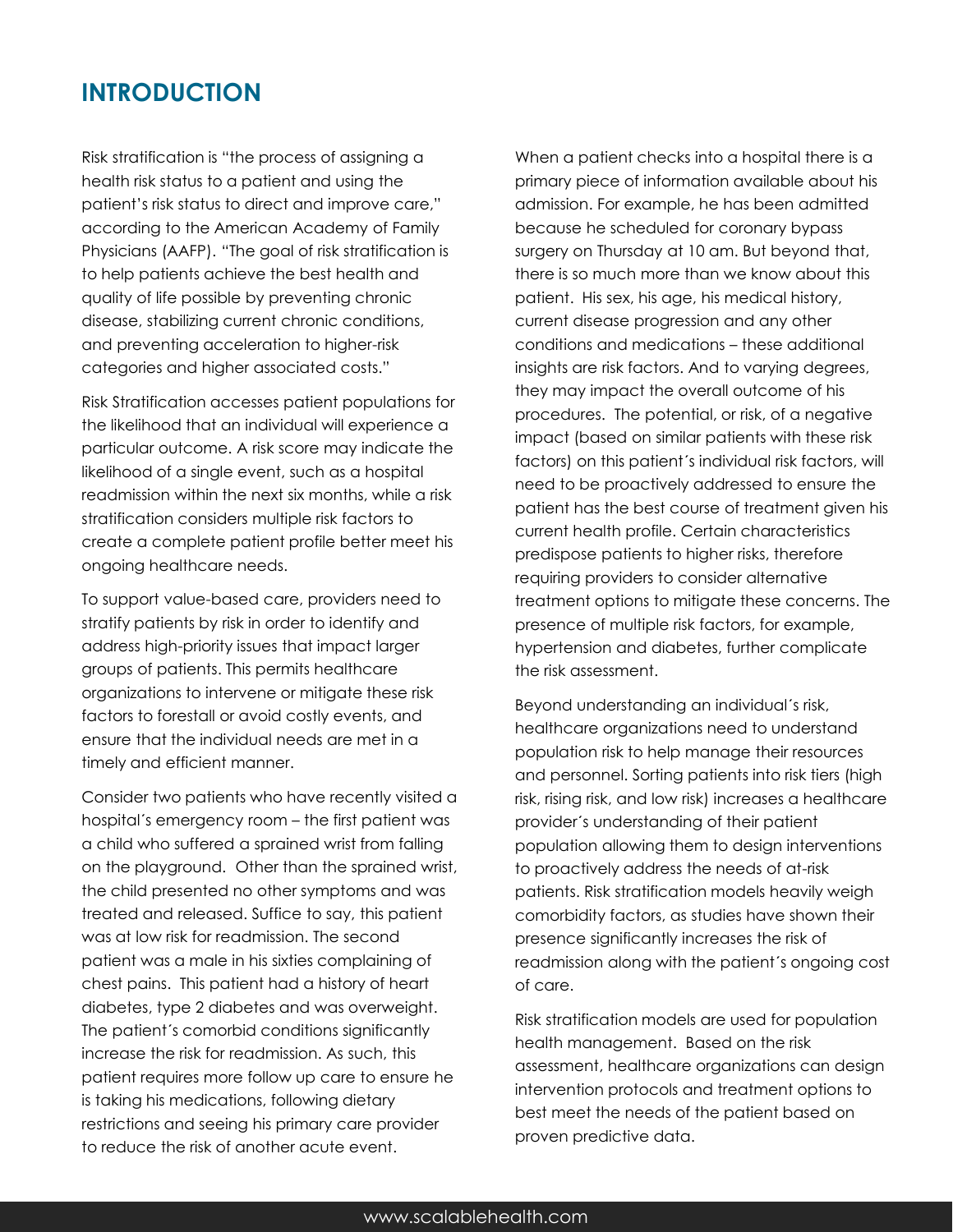## **RISK STRATIFICATION**

To succeed in the new world of value-based healthcare, health systems must keep the healthy as well as possible through preventive care, and prevent the chronically ill from getting sicker. So, take the time to separate the patient populations you're targeting into risk groups.

#### **Traditional** Transactional Care



#### Required **Competencies**

- Define and prioritize patient populations(e.g. risk stratifications).
- Identify and enable optimal interventions(e.g. decision support).
- Engage patients and caregivers(e.g. outreach and education).
- Monitor patient compliance and provider adherence to care plans.
- Assess outcomes(e.g. clinical, experience, financial, utilization, variance).

#### Population Driven Care



- Proactive member outreach and engagement for preventative services
- Transitions in care
- Chronic disease management
- Address gaps in care
- Active case & disease management
- Transition in care
- Address gap in care
- Pharmacy Interventions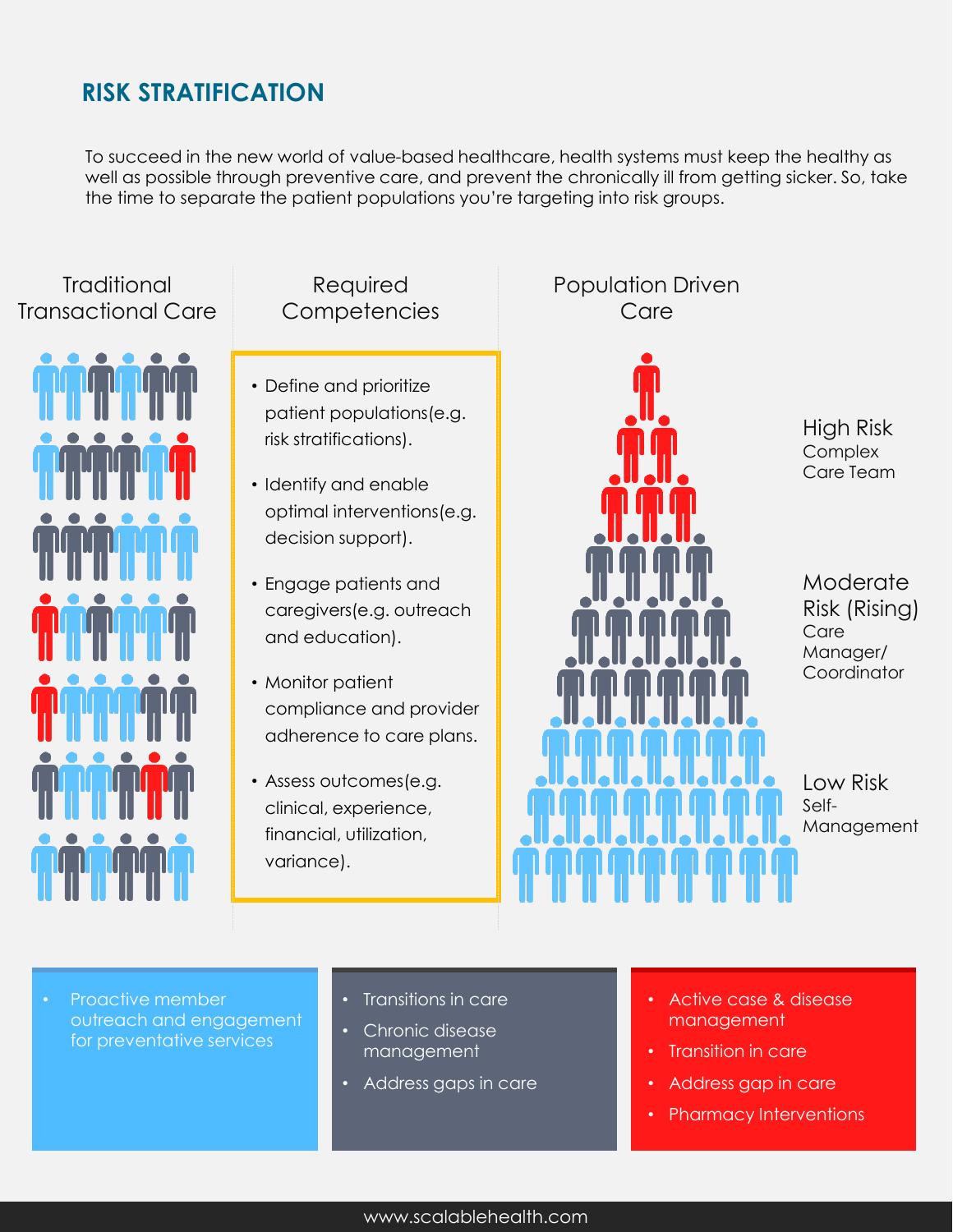### **WHY RISK STRATIFY FOR YOUR PATIENTS**

The value-care approach to health seeks to improve care outcomes while eliminating inefficiencies and reducing costs. Risk stratification is a tool to efficiently identify the best care options based on proven care outcomes in patients with similar risk factors. Through predictive analytics, providers can develop interventions based on population health data to mitigate these risks and improve outcomes. To be effective, predictive analytics must be timely, role-specific and actionable.

#### Improved Outcomes

A variety of data sources (EHRs, population health datasets, current vitals) compared to known risk stratifications will assist practitioners in classifying a patient´s risk for readmission. Furthermore, this will offer the doctor the most complete profile of the patient´s condition and the proven treatment options for said risk profile while filling in any potential knowledge gaps. This will assist the provider in prescribing the best care protocols to support the patient´s condition while reducing the risk of hospitalization. The earlier the provider and the patient can agree on a care regiment and determine the support necessary to

deliver the best outcome, the greater likelihood of success.

#### Reduced inefficiencies

The risk stratifications will assist healthcare organizations to predict readmission rates allowing them to manage hospital utilization and the supporting resources needed based on the stratification. As risk profiles are developed in the model, proven care options will be associated with each risk profile improving care outcomes. Predictive risk scoring will allow care providers to prioritize high-risk cases, develop supporting workflows and staffing plans to preemptively monitor medication adherence, lifestyle factors, and follow-up appointments.

#### Lower Costs

Risk assessments will result in earlier interventions, precision treatment options, and greater patient engagement resulting in fewer readmissions and healthier patients. This will reduce the frequency of acute care scenarios thus driving down overall costs. Prioritizing our patient´s needs will further enhance the patient experience for greater member retention for providers.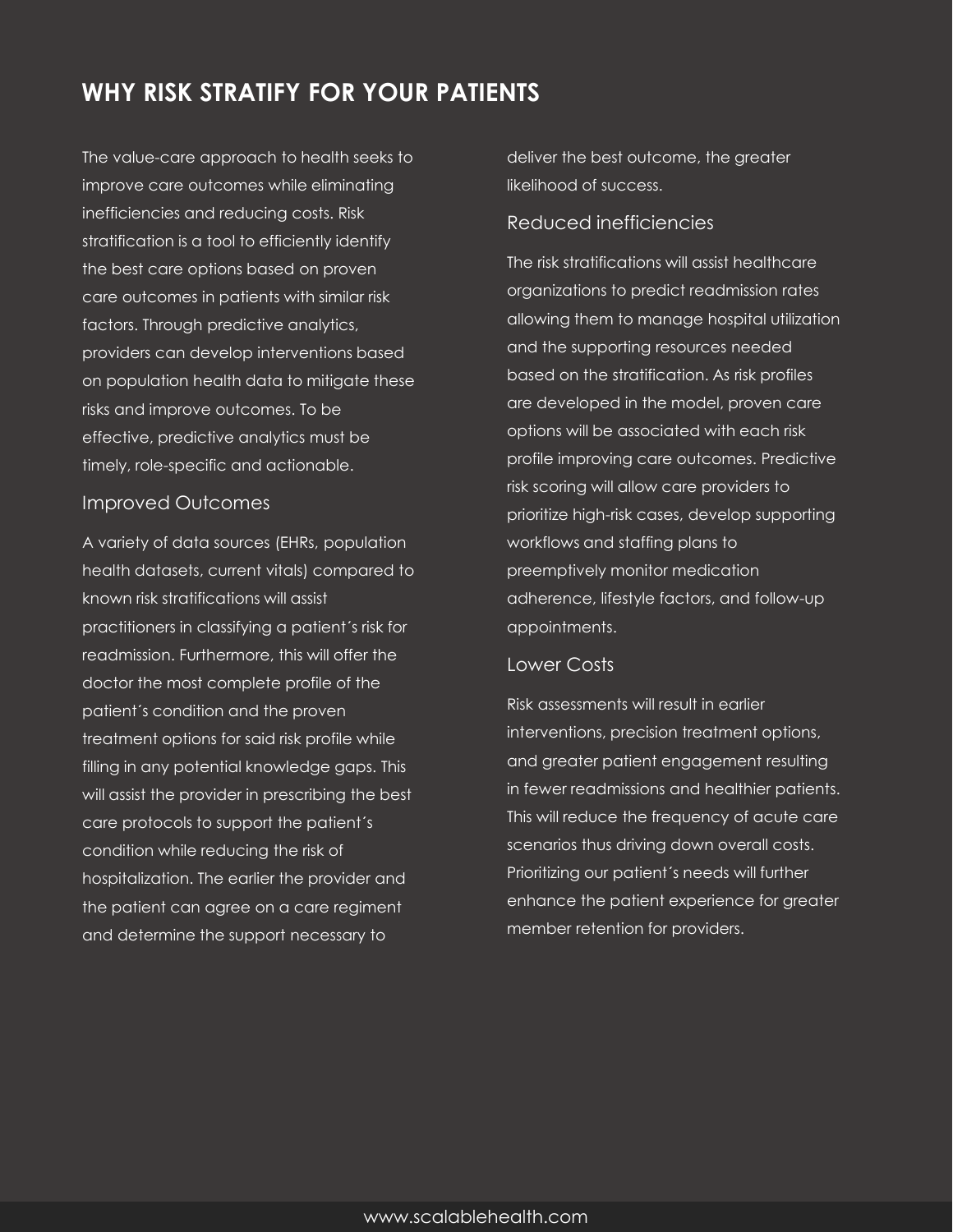# **BENEFITS OF USING STRATIFICATION**

The use of risk stratification tools in combination with a care management plan can improve patient outcomes.

- Offers insights to provide levels of care that are tailored to an entire population and individual patients
- Maximize population/patient benefit at a given level of resources
- Permit providers to cope with versatility in care delivery by addressing patients across all acuity levels (health risks), accounting for

prevalence and progression of different long-term medical conditions and accounting for regional differences in patient case-mix

• A means to inform policymakers, healthcare commissioners and medical specialists on expected outcome and expected (direct) costs on healthcare resource utilization for various intervention programs for an entire population or an individual patient.

### **BETTER STRATIFICATION WITH BETTER DATA QUALITY**

Today´s hospitals are overwhelmed with data from disparate sources.

- Most healthcare data is unstructured. Data exists in patient files, lab results, doctor´s notes – rather than a standard format.
- Data quality is not reliable or available in real-time.
- There is not a universal patient identifier.

• Data often resides in legacy systems that do not communicate with other legacy systems.

Data that is not actionable is not useful. Therefore, healthcare organizations need seamless and patient-specific ways to integrate the data into platforms easily accessed by providers, care managers, and healthcare administrators.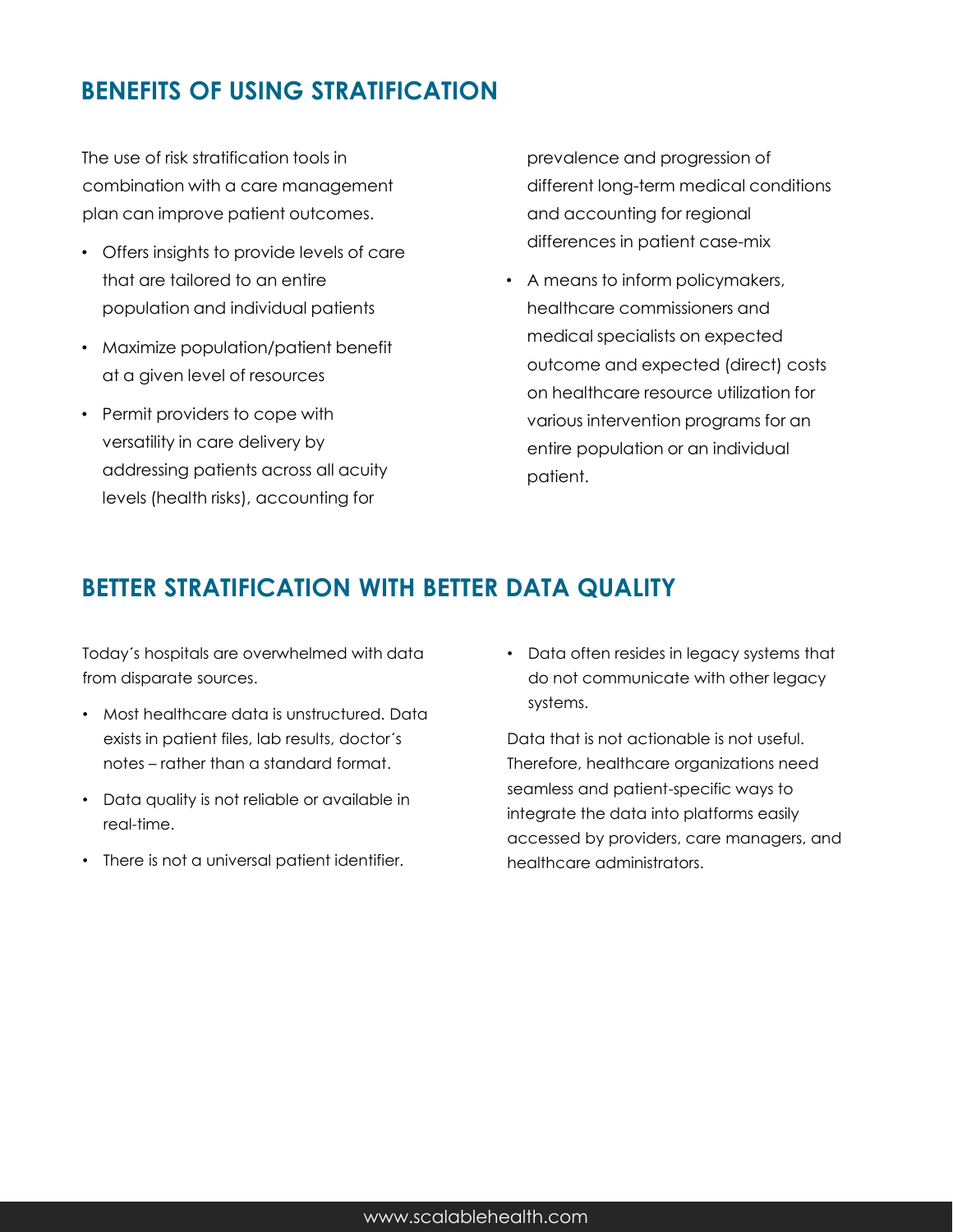# **HEALTHCARE DATA GROWTH**



www.scalablehealth.com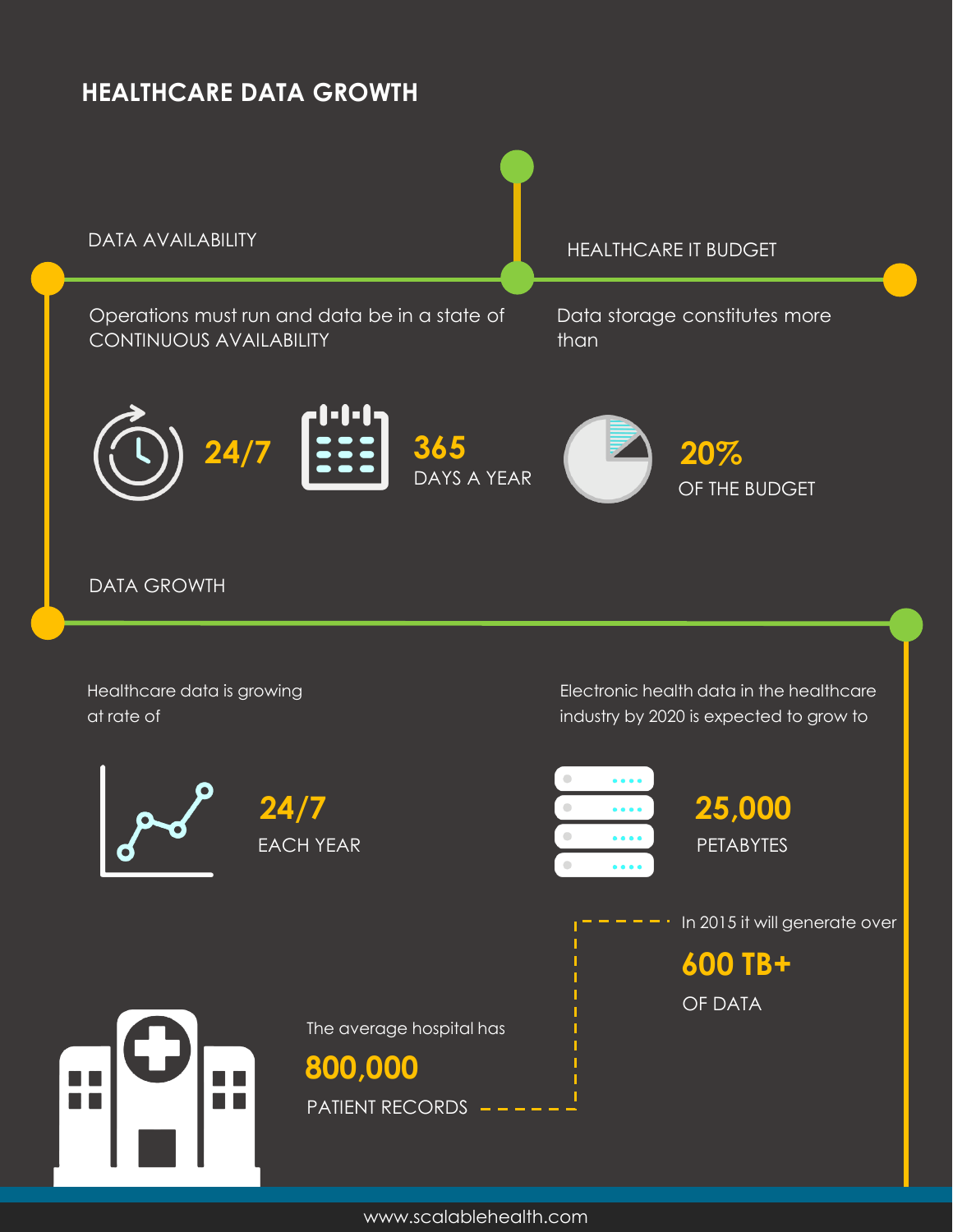### **CURRENT RISK STRATIFICATION MODELS**

Risk stratification models have traditionally used medical and pharmacy claims data combined with other sources, such as electronic health records (EHRs) to identify patients at risk. Unfortunately, providers do not always have access to all claims for their attributed populations within an actionable timeframe.

Some of the more well-known and utilized models to analyze and predict risk include:

- Hierarchical Condition Categories (HCCs) developed by the CMS Medicare Advantage program to classify patient risk by grouping health conditions that use comparable resources into 70 categories. Each HCC receives a weight that impacts the patient's risk score. This model is useful for Medicare Advantage but not sufficient for care management applications.
- Johns Hopkins Adjusted Clinical Groups (ACGs) — predicts a person's health over time with existing claims, EHR and demographic data, and helps understand health needs of a population or subgroup.
- Elder Risk Assessment assigns a risk score to people 60 years and older using demographic data.
- Chronic Co-morbidity Count (CCC) using public data from the Agency for Healthcare Research and Quality (AHRQ), this model measures select comorbid conditions in six categories

Existing models were built for actuarial

purposes - to quantify risk. They were not built to manage care delivery and resource allocation. Existing stratification models are not designed to incorporate the voluminous amounts of data produced by today´s healthcare environment. Furthermore, studies have shown profiles developed based on these traditional models only account for 10 percent of a patient´s health outcome.

In today´s value-based care environment, new stratification models need to quickly assess the patient to determine the right information to deliver the right care at the right time. The new models need to address the future needs of healthcare organizations by including real-time data along with patients' social determinants of health. Healthcare organizations must, therefore, incorporate information about social, behavioral, and environmental factors into their risk stratification models in order to better understand a patient's total active risk to best determine the right care options.

Social determinants of health are factors in which we live that impact a wide range of health conditions. It is estimated that social determinants account for seventy percent of health outcomes. By incorporating broader data sets, providers can identify more care gaps than they would in a traditional risk model. In addition, healthcare organizations can gain better insight into individual drivers of patient engagement, which can help providers match patients to interventions, services, or resources that are most likely to improve outcomes.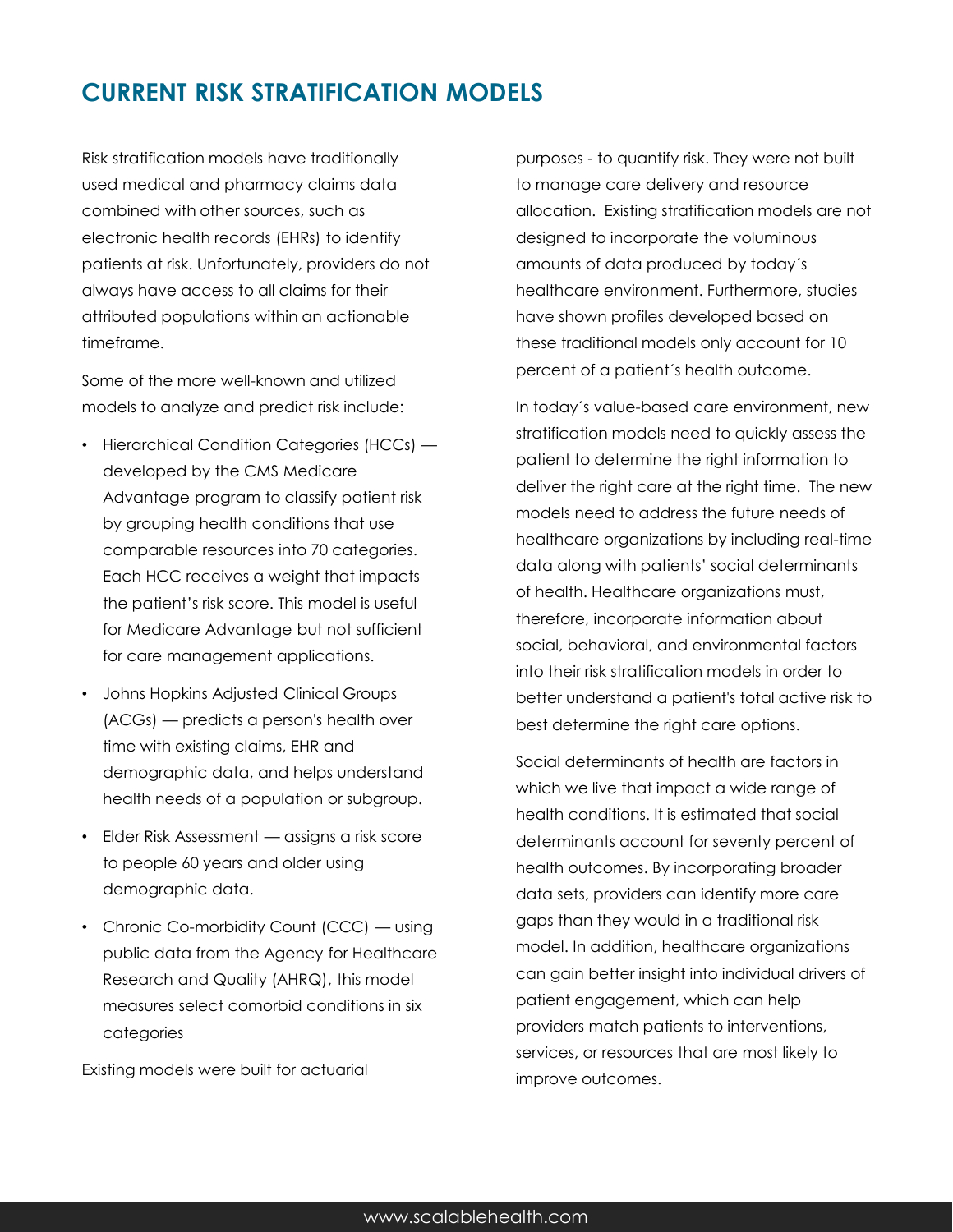![](_page_9_Figure_0.jpeg)

www.scalablehealth.com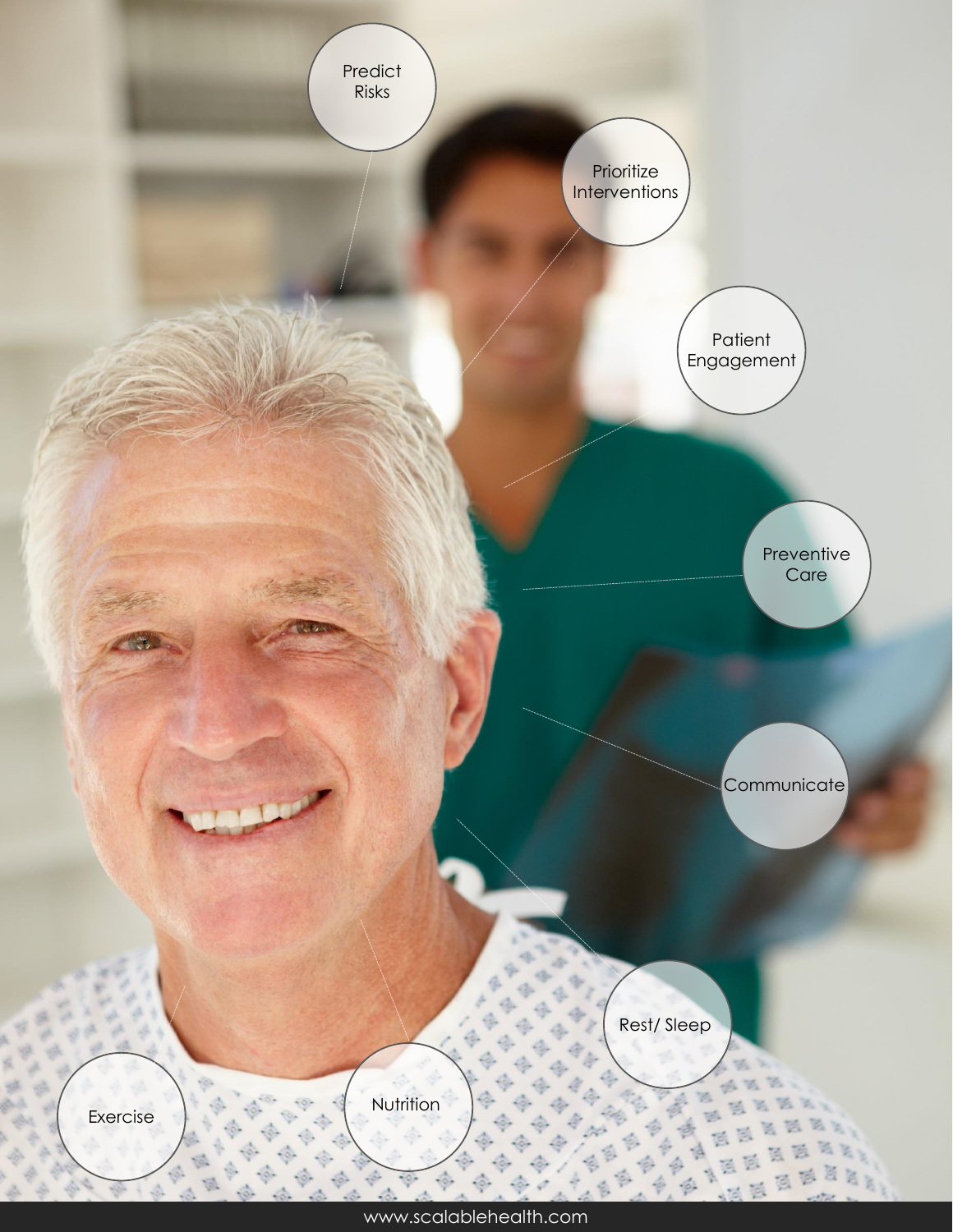# **SOCIAL DETERMINANTS INCLUDE**

- Safe Housing
- Clean Water
- Healthy Food Options
- Access to Healthcare
- Educational, Economic, and Job **Opportunities**
- Transportation Options

Risk stratification needs to consider a variety of environmental factors that influence a patient`s health including social determinants, lifestyle choices, and mental

health to create a holistic patient profile form which to glean predictions into patient health. Further, it is important to understand the financial and logistical challenges that exist that may prevent a patient from regularly seeking preventative care or complying with their prescribed treatments.

By developing risk scores that include a blend of social, behavioral, and clinical data, providers will gain full insights into a patient´s risk profile and be better positioned to create appropriate care plans to meet their needs.

### **STRATEGIES FOR RISK STRATIFICATION MODEL DEVELOPMENT**

Risk stratification is a screening tool using prognostic predictors to assist providers in making informed decisions relative to treatment options.

Risk prediction models are used in clinical decision making to assist healthcare teams and patients make informed choices about treatment options. Statistical models are used to predict how a patient with a given set of risk factors (current health event, comorbidity factors, and patient history) is likely to respond to various types of treatments and what care outcome is to be expected. Often, there may be existing evidence (from published risk models, meta-analysis, and expert opinion) that will guide the care team in prescribing certain courses of treatment.

When new predictors are introduced, or the condition variables are unique, the need for a new risk stratification model may exist.

The initial development of a risk model begins with a systematic review of historical data and studies pertaining to the outcome to assess. These historical data sets in conjunction with consultation with clinical experts begin to identify a set of candidate predictors.

Getting participating clinical stakeholders to agree on what is the right way to measure risk, classify patients into a risk category, and identify which predictable variables are appropriate can be a challenge. Providers will often differ on how to weigh risk factors, the best course of treatment, or the level of patient engagement. Patients are encouraged to get a second opinion, and a third and a fourth - leading to further confusion and frustration. The intent of risk stratification is to correctly identify the potential for risk and deliver the most appropriate response to mitigate said risk.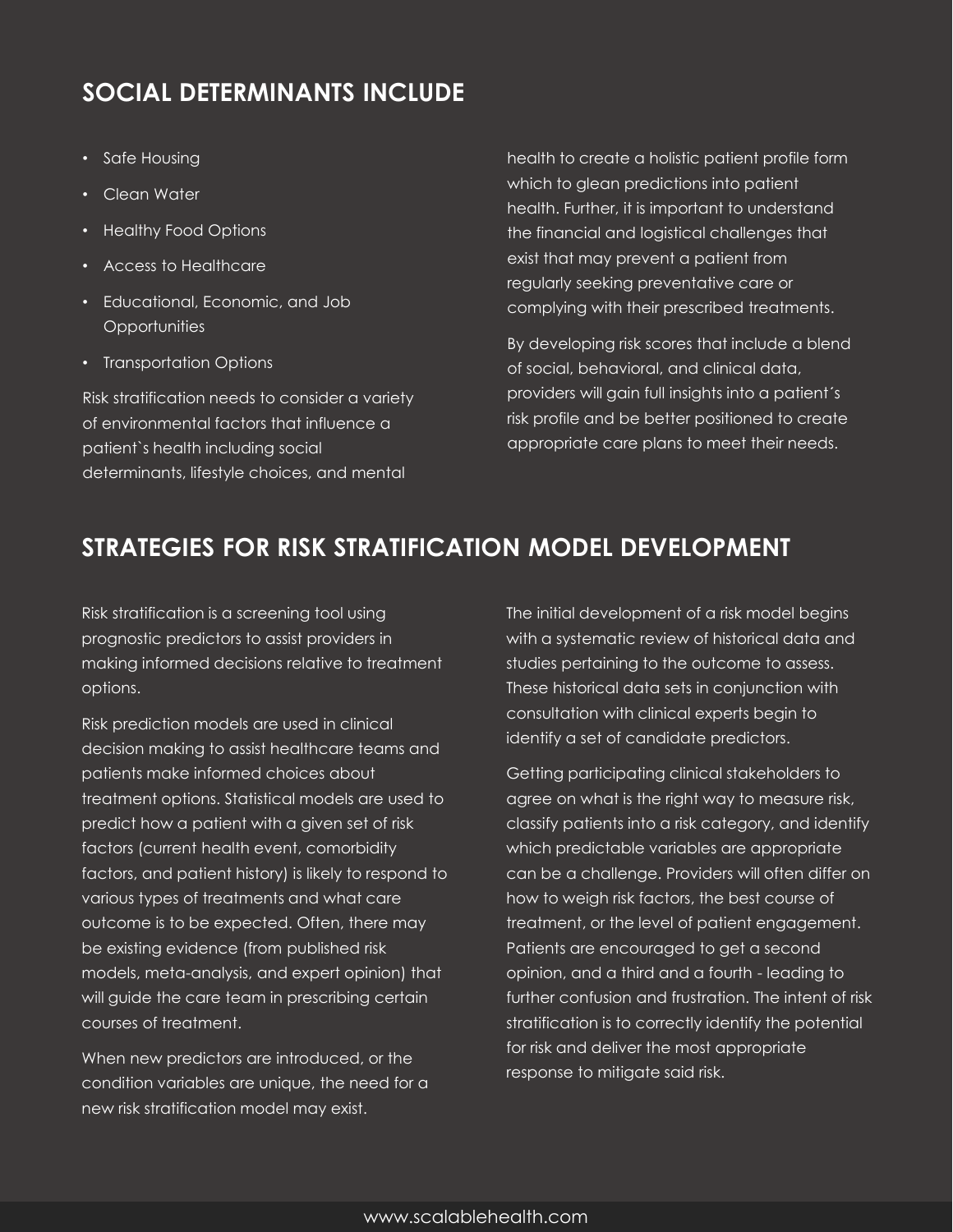### **MODEL DEVELOPMENT**

When developing risk stratification models, the first step is to define the patient population and the particular risk to be identified. For example, the risk of readmission of males over 60 following an angioplasty. This allows payers and providers to understand the potential risk factors from which to develop recommended treatment protocols and to define the benchmarks of success.

- Identify the outcome to be measured for example, readmission from complications from surgery.
- Determine the predictor variables to be considered – sex, age, health history, condition. Standard regression methods then calculate the individual´s risk of the occurrence readmission. The model is then validated over a patient population for accuracy and adjusted where necessary.
- Health care practitioners were more likely to embrace new methods of case finding if they

were consulted at every stage. If they could see a clear benefit to their own patients, they were much more prepared to make some of the changes in practice required and less likely to see risk stratification tools as an attack on the clinical judgment.

- Adoption by clinicians is enhanced by userfriendly portals so that health practitioners and, where possible, patients could access useful information, often linked to decision aids relevant to the patient's risk.
- Data protection and privacy issues need to be addressed early in the development process.

A successful stratification tool must demonstrate good validation and prognostic strength. AI can help care providers align patients with care plans. This allows them to deal with comorbidities and complex, patient-specific contexts, instead of standard clinical pathways that can only focus on one disease at a time.

### **ENGAGING PATIENTS FOR BETTER HEALTH MANAGEMENT**

AI has demonstrated the ability to identify early risk indicators in advance of traditional means. These indicators allow healthcare providers to deploy predictive interventions for better outcomes. Once a risk has been identified, patient engagement is essential for better health management.

It is proven that poor lifestyle choices, such as an unhealthy diet, drinking, or not exercising, are key contributors to the progression of preventable chronic diseases including obesity, diabetes, hypertension, heart disease and several types of cancer. The benefits of lifestyle changes are readily understood by most

patients but can be difficult to adhere to. Healthcare organizations need to develop wellness programs that encourage and support healthy behaviors such as nutritional counseling, exercise training, and stress management techniques.

Ensuring the right patient receives the right intervention at the right time is the end goal of patient engagement. The power of identifying patients at risk and the capacity of the health system to proactively deal with these patients is a powerful combination to improve quality and efficiency at the health system level.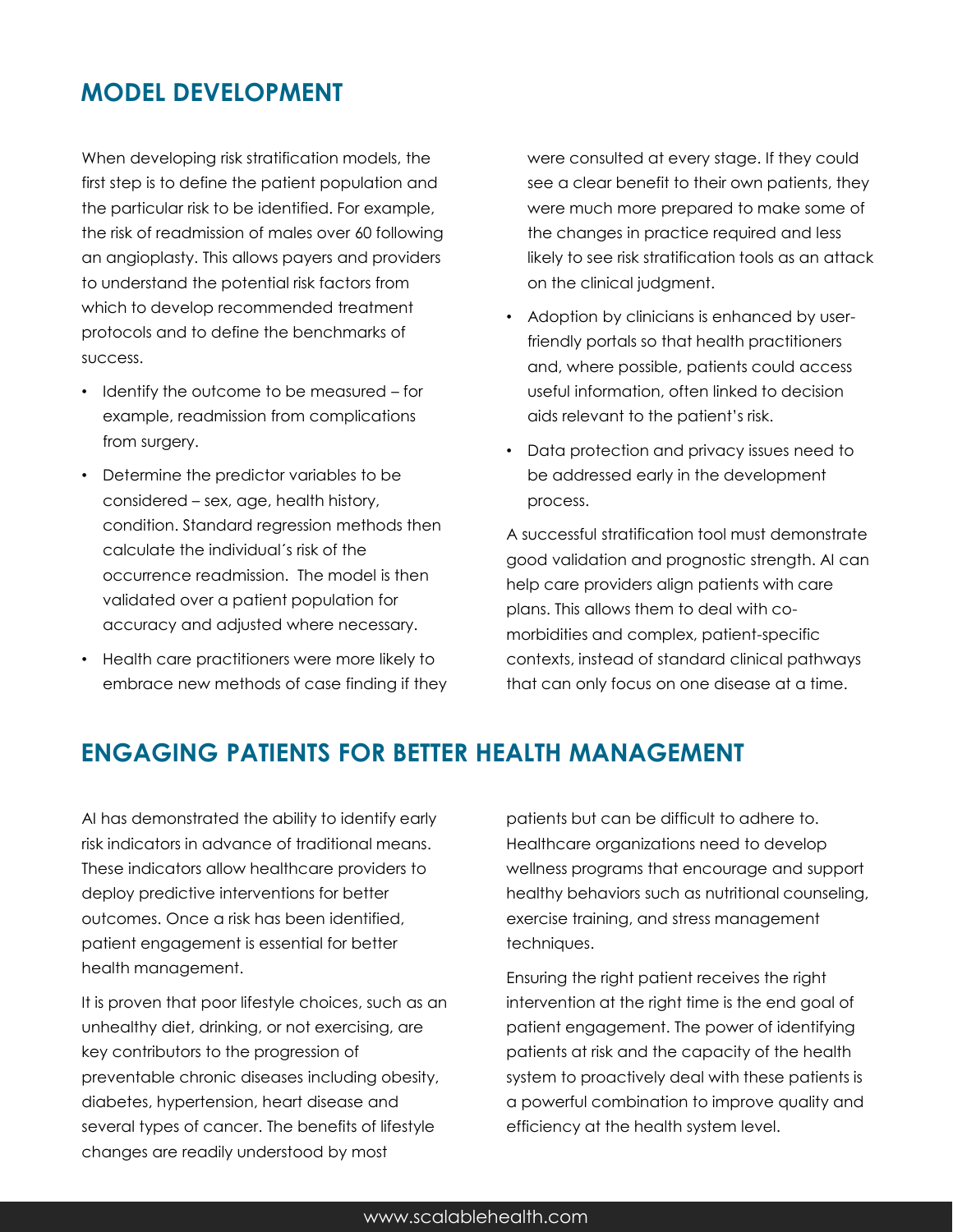# **BIG DATA AND AI IN PATIENT RISK STRATIFICATION AND CARE COORDINATION**

Big Data Analytics couple with machine learning can analyze large data sets to better understand primary risk factors and impact of comorbidity conditions to develop intervention strategies to delay or prevent disease progression.

Big Data offers the opportunity to develop even greater precision of risk stratification. Disparate data sets from various institutions can be loaded into a data lake to create even large data sets to assess. The universe of data is no longer limited to a single study or providing institution. Obviously, the more data available to analyze results in more precise insights.

Artificial Intelligence will learn from these insights and begin to link care coordination with risk stratification. All clinical stakeholders from primary care to specialists will understand the patient´s needs and preferences resulting in a better patient experience and improved outcomes.

Enhanced care coordination will ensure providers are operating with real-time data offering the latest intervention strategies and treatment protocols given the patient´s risk factor. These insights will be used to provide safe, appropriate and effective care to the patient.

![](_page_12_Figure_5.jpeg)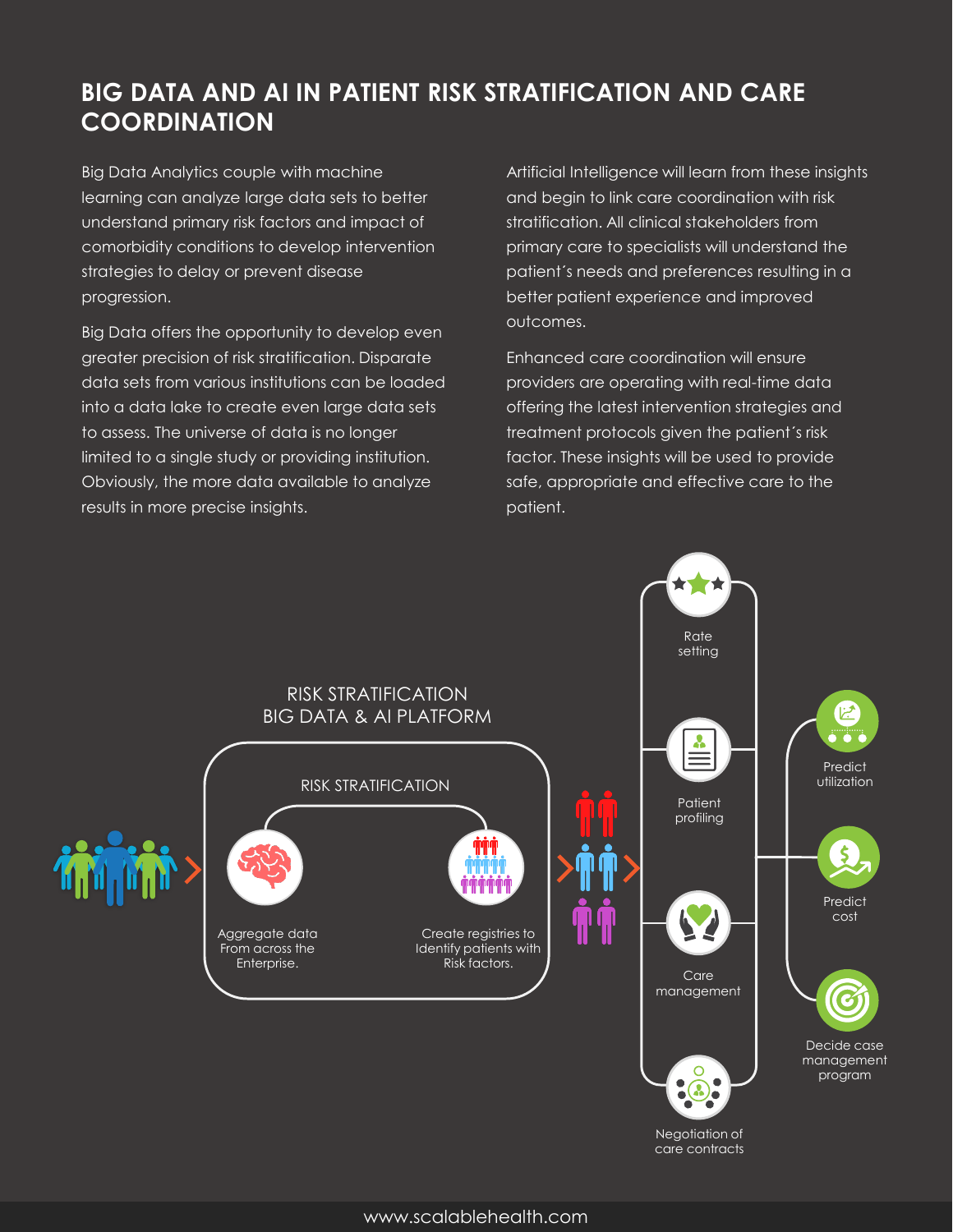## **IMPROVING PROACTIVE CARE WITH RISK STRATIFICATION**

![](_page_13_Figure_1.jpeg)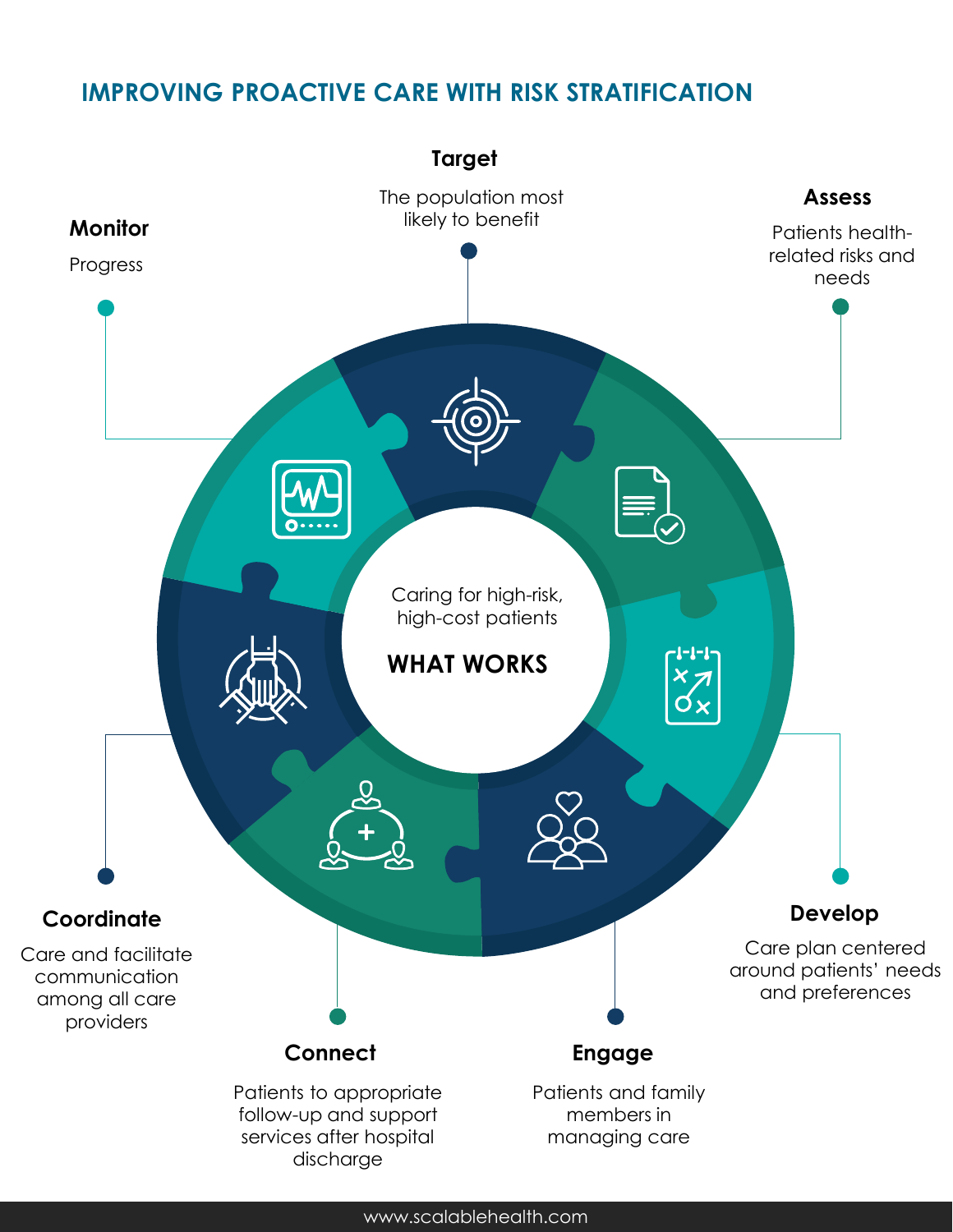### **FUTURE OF RISK SEGMENTATION**

Risk stratification tools are used to refer to all models, tools and systems that use algorithms to predict future risk of mortality, morbidity or health service usage (including hospitalization, rehospitalization and pre-hospital service usage) for a particular defined population.

The challenge is to leverage machine learning, AI and other analytics to create decision support algorithms and data context that creates real value.

AI will result in more precise risk stratifications to better understand the patient´s risk factors. The future of risk stratification will be about building even greater data sets incorporating more predictor factors. When a patient presents, regardless of individual history, providers will have a wider spectrum to consider when performing a risk assessment. This will lead to earlier interventions, improved outcomes and a reduced need for acute care.

Digital health solutions are changing how providers deliver health care. From machine learning to identify early disease indicators to telehealth solutions to expand access to treatment, healthcare providers are beginning to realize the benefits of technology. With a continued focus on value care, doctors are intervening earlier to address mental health concerns to avoid acute care scenarios whenever possible. Risk stratification offers screening tools to efficiently identify a patient´s risk factors.

#### AI Enhanced Risk Stratification Powers Value-based Care

In treating patients, doctors look at an existing condition, and seek a proven course of treatment. Finding the right treatment at the right time is essential for successful outcomes. This is further complicated when a patient suffers from multiple conditions. The additional conditions present multiple risk factors when considering treatment options. Risk stratification builds algorithmic models to better understand the impact on risk when comorbidity exists (the presence of one or more additional diseases or disorders co-occurring with the primary disease or disorder). These models assist healthcare teams to prescribe proven treatment options based on the risk factors present.

The more data we can feed these models, theoretically the more accurate the risk assessment. In addition to comorbidity factors, these models should incorporate social determinates, as well. While hospitals and other organizations produce terabytes of data they are unable to harness it to develop valuable insights. Predictive insights are still locked in the unstructured data residing in disparate legacy systems and other sources.

Data Analytics can harness these data sources offering valuable data sets for risk stratification modeling. Machine learning can improve these models creating better risk assessment tools. With advanced risk stratification models, providers will be empowered to predict, prioritize and prevent disease progression for better health outcomes.